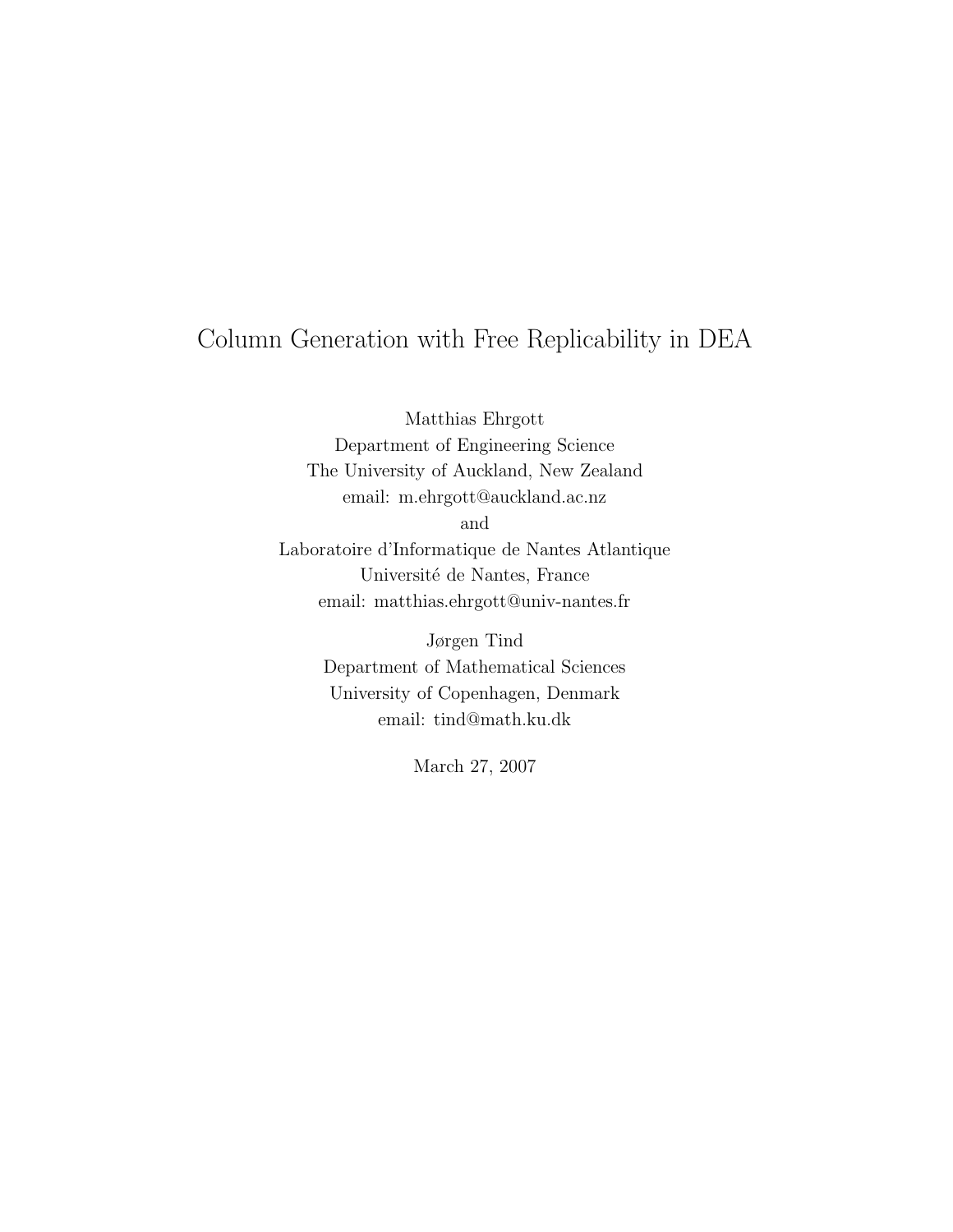# Abstract

The evaluation of efficiency scores in data envelopment analysis is based on the construction of artificial decision making units subject to some assumptions, usually requiring convexity of the production possibility set. This demands divisibility in input and output, which is not always possible. The so-called free replicability model, proposed by Henry Tulkens, permits input and output to enter in only discrete amounts. The model is of a mixed integer programming type, for which the number of variables, here corresponding to the decision making units, may be critical in order to reach an optimal solution.

We suggest to use column generation techniques to include only those decision making units that may contribute to the creation of an optimal solution.

Keywords: Data envelopment analysis, free replicable hull, branch and bound, cutting plane, column generation.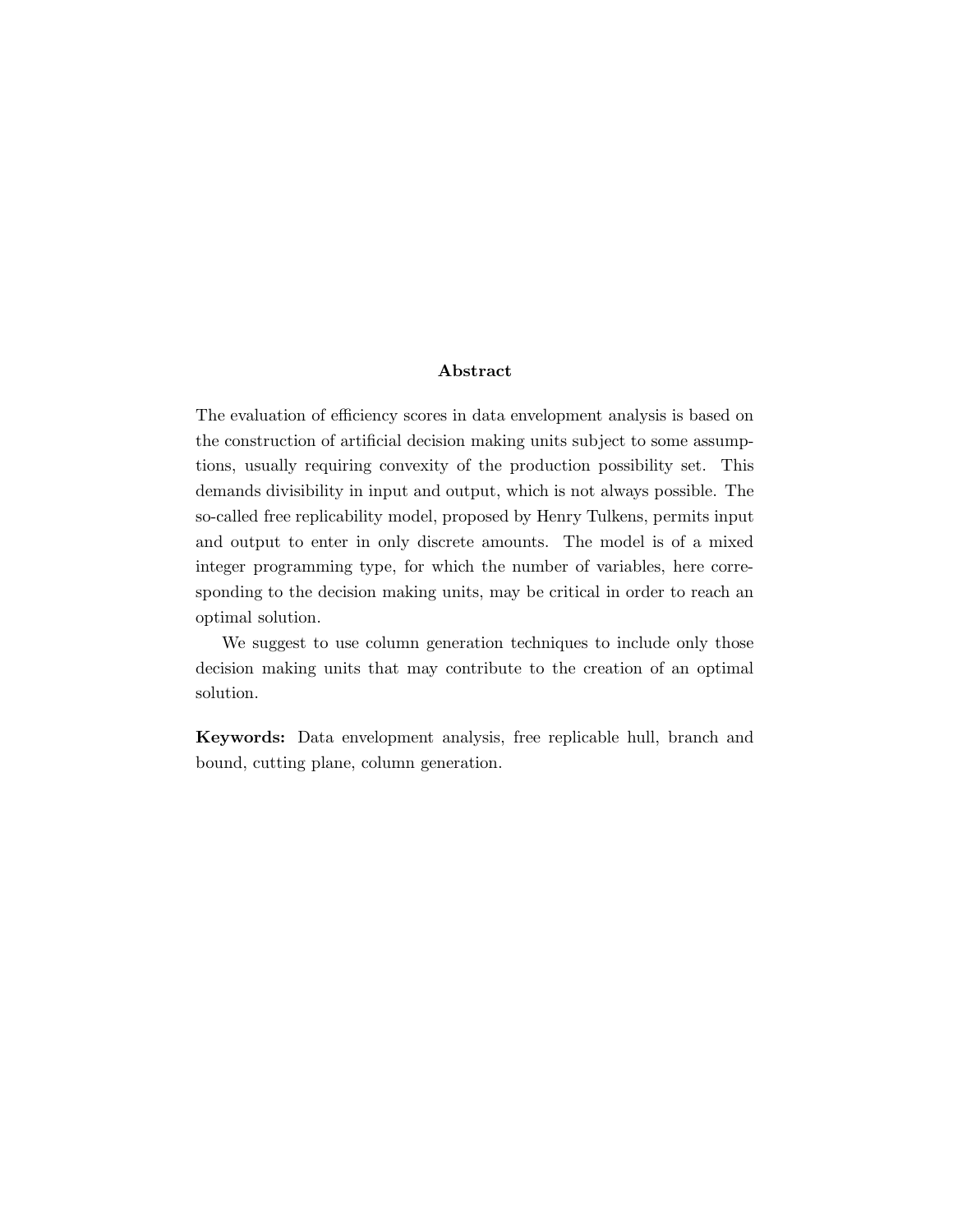The fundamental linear programming models in Data Envelopment Analysis (DEA) have had an enormous impact on theory and application in productivity analysis. They are based on the creation of comparable decision making units (DMUs) subject to some assumptions on disposability, scaling, and aggregation.

The aggregation process usually implies assumptions on convexity, the principal ones being the constant return to scale and the variable return to scale models. The assumptions of convexity have in certain cases been questioned, notably by Tulkens (1993), who introduced the so-called free disposable hull and free replicability hull models. Later discussions and generalizations have been considered by Bogetoft (1996), Bogetoft et al. (2000), Kuosmanen (2003) and Post (2001).

This paper shall focus on the free disposable hull model by Tulkens. It is formulated as a mixed integer programming model of a rather general form having one continuous variable. The remaining variables are integer corresponding to each decision making unit in the model. Mixed integer programming is notoriously hard, in particular in the presence of many integer variables. Many books have been written on the subject, see for example Wolsey (1998). An important tool in solving large optimization problems, including problems in integer programming, is column generation. In integer programming this is of particular relevance when many variables are present and perhaps only known implicitly. We shall here consider column generation, which in the current context is relevant in the presence of many decision making units. But it also applies to the case, where a new decision making unit can be created by a separate model, in column generation terminology by a subroutine. The principle idea is that a master problem with a selected number of decision making units quote prices on input and output vectors to be used in the generation of additional decision making units. In this way column generation skips irrelevant DMUs and includes only those that may improve the efficiency score. This discussion is connected to the analysis in Wilson (1995) about the detection of influential observations in data envelopment analysis.

DEA and multicriteria optimization both deal with the concept of an ef-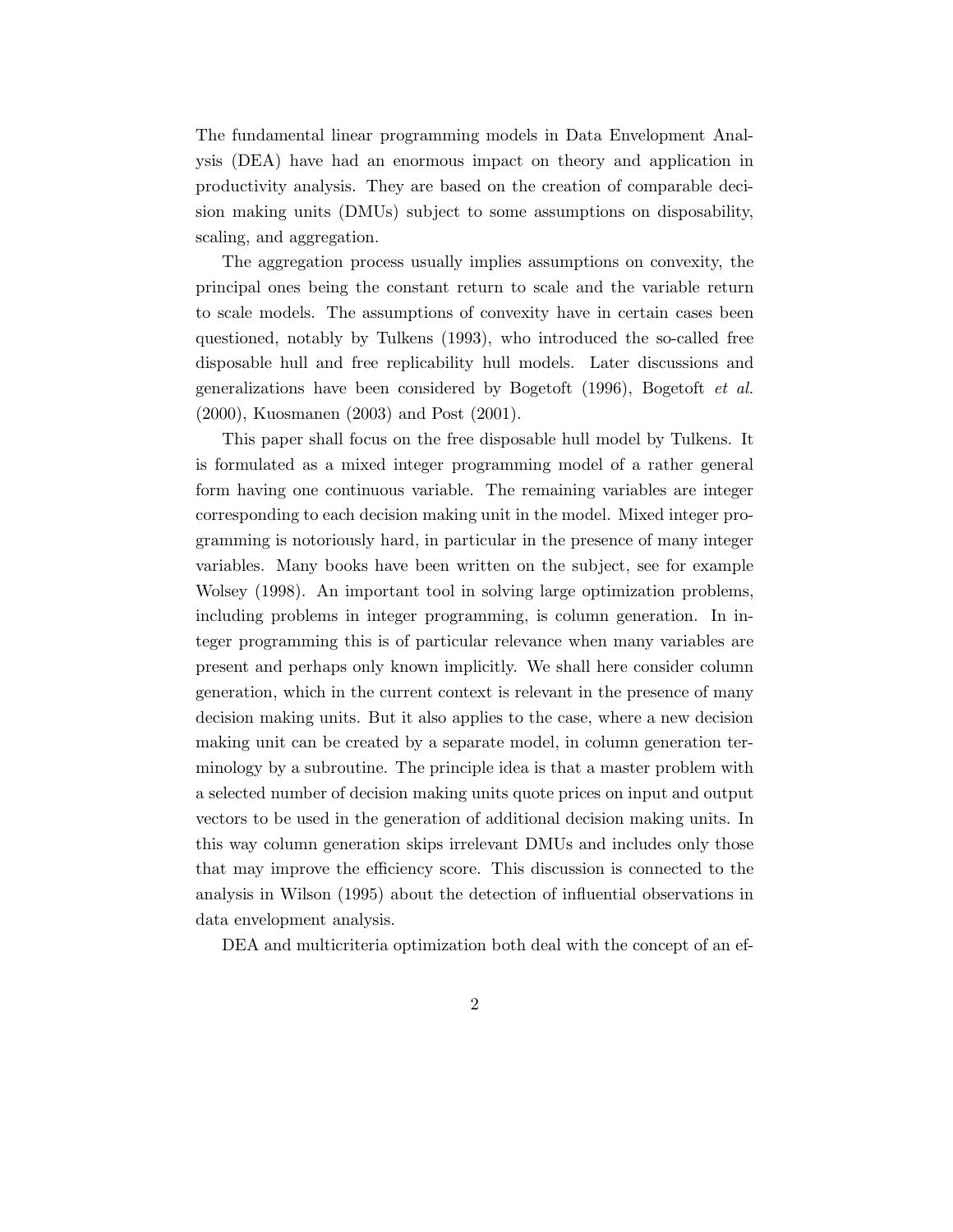ficient border and share many properties that can be exploited using equivalent techniques. See for example Joro et al. (1998). The present paper has a companion paper, Ehrgott and Tind (2007), dealing with multicriteria optimization models.

Section 1 presents the fundamental model to be studied. Section 2 describes how a fundamental branch and bound scheme can be carried out for the solution of the model. This is accompanied by an example. Section 3 deals with the introduction of possibly advantageous DMUs to be included in the branch and bound procedure followed by some discussion including an economic interpretation.

A similar analysis is carried out with the other fundamental solution method in integer programming, the cutting plane technique, in Section 4. The paper concludes with some perspectives about the common features of the two procedures in the present context.

# 1 The Free Replicability Model

The free replicability model considers integer combinations of the decision making units, DMUs. Let us introduce some notation in order to state the model. Let  $x^j$  and  $y^j$  denote the input and the output vector of the jth DMU. Consider a particular DMU with input vector  $x^0$  and output vector  $y^0$ . Let  $j = 0, \ldots, n$ , i.e. we have  $n + 1$  DMUs. Let  $\theta, \lambda_j$  be variables,  $j = 0, \ldots, n$ . The free replicability model can then be formulated in the following way.

$$
\begin{array}{rcl}\n\min & \theta \\
\text{s.t.} & \theta x^0 - \sum_{j=0}^n x^j \lambda_j \geq 0 \\
\sum_{j=0}^n y^j \lambda_j \geq y^0 \\
\lambda_j \geq 0 & (j = 0, ..., n) \\
\theta & \text{free.} \n\end{array}
$$

This is a mixed integer programming problem with integer variables and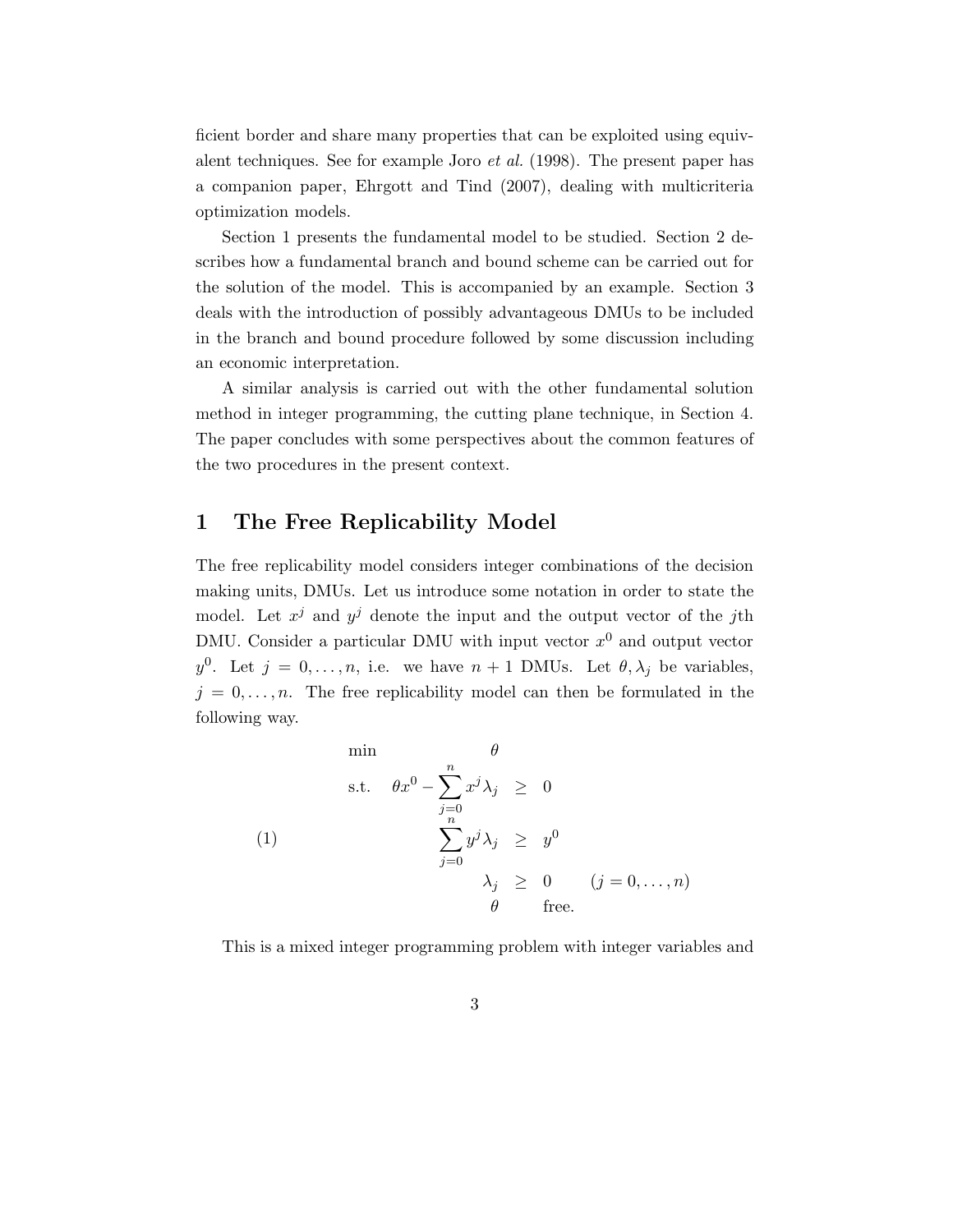(here) one continuous variable. For simplicity we have omitted the handling of slacks. However, they may be introduced without difficulty. For the treatment of slacks see Cooper et al. (2000).

In general it is difficult to solve such problems if there are many integer variables, i.e. if there are many DMUs. We shall therefore use a column generation technique in order to exclude DMUs that cannot contribute to the formation of an optimal solution of (1).

Additionally, column generation techniques allow for the generation of DMUs that are not given directly, but for which there are certain restrictions on a feasible input-output combination  $(x^j, y^j)$ . In general this could be given as a production possibility set P such that  $(x^j, y^j) \in P$ . Restrictions could also, perhaps more naturally, be given as a set of constraints  $g(x^j, y^j) \leq 0$  defined by limitations in production factors.

Column generation has widespread use in linear programming, and in many cases also in integer or mixed integer programming where only the linear programming relaxation is considered and solved via column generation. The trouble is, however, that some columns, here corresponding to the DMUs, may not be considered in a linear programming relaxation, even though they are part of an optimal solution.

We shall here outline a column generation method for (1). For (mixed) integer programming problems there exist generally two basic solution principles, branch and bound techniques and cutting plane techniques, and column generation techniques are also developed in (mixed) integer programming, see Barnhart et al. (1998) and Vanderbeck and Wolsey (1996), in particular for the branch and bound method. We shall apply both methods on the free replicability model in a column generation framework.

# 2 Branch and Bound

As mentioned, the idea is to start the process with a smaller number k of known DMUs, where  $k < n+1$ . In branch and bound we consider in a tree structure multiple linear programming relaxations of the original problem (1). If fractional values of integer variables are present in an optimal solution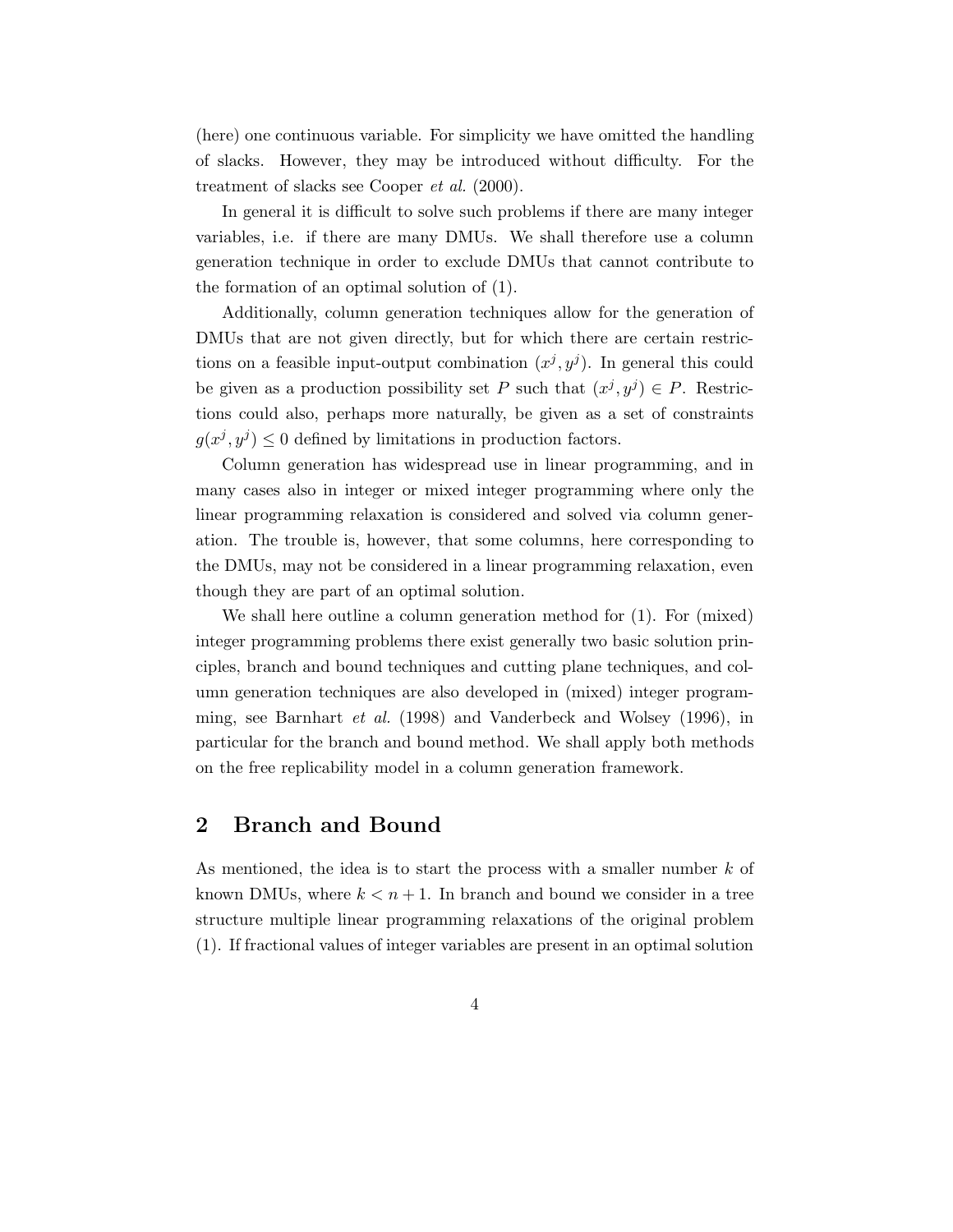of a relaxed problem, this problem is typically split into multiple problems by the exclusion of the open non-integer interval around the fractional values of the integer variables. Typically this is only done with respect to a single variable, and in this way a problem is replaced by two new linear programming problems in a recursive way. We shall here follow this approach. Each problem will have the same structure but with different bounds put on the integer variables. Let  $l_j$  and  $u_j$  denote the lower and upper bounds, respectively, of the variables  $\lambda_j$  for  $j = 0, \ldots, k$ . With this notation each problem has the following general structure.

$$
\begin{array}{rcl}\n\min & \theta \\
\text{s.t.} & \theta x^0 - \sum_{j=0}^k x^j \lambda_j \geq 0 \\
& & \sum_{j=0}^{k} y^j \lambda_j \geq y^0 \\
\lambda_j \leq u_j & (j = 0, \dots, k) \\
& & \lambda_j \geq l_j & (j = 0, \dots, k) \\
& & \theta \quad \text{free.} \n\end{array}
$$

The first problem to be considered is the linear programming relaxation of (1). Here in the beginning  $l_j = 0$  and  $u_j = M$  for  $j = 0, \ldots, k$ , where M is a nonbinding number. We shall here illustrate the process on an example. For more information and details about branch and bound see for example Wolsey (1998).

**Example 1** Let us consider a problem with 5 DMUs:  $A, B, C, D$  and E having 1-dimensional input and one 1-dimensional output as given by the following table.

| DMU          | $\vert B \vert$ | $\epsilon$ |  |
|--------------|-----------------|------------|--|
| input $x^j$  |                 |            |  |
| $output y^j$ |                 |            |  |

Let  $C$  be the designated DMU to be evaluated. Let us also assume that at the beginning we have no knowledge about DMUs D and E. With this terminolgy our problem (1) takes the following form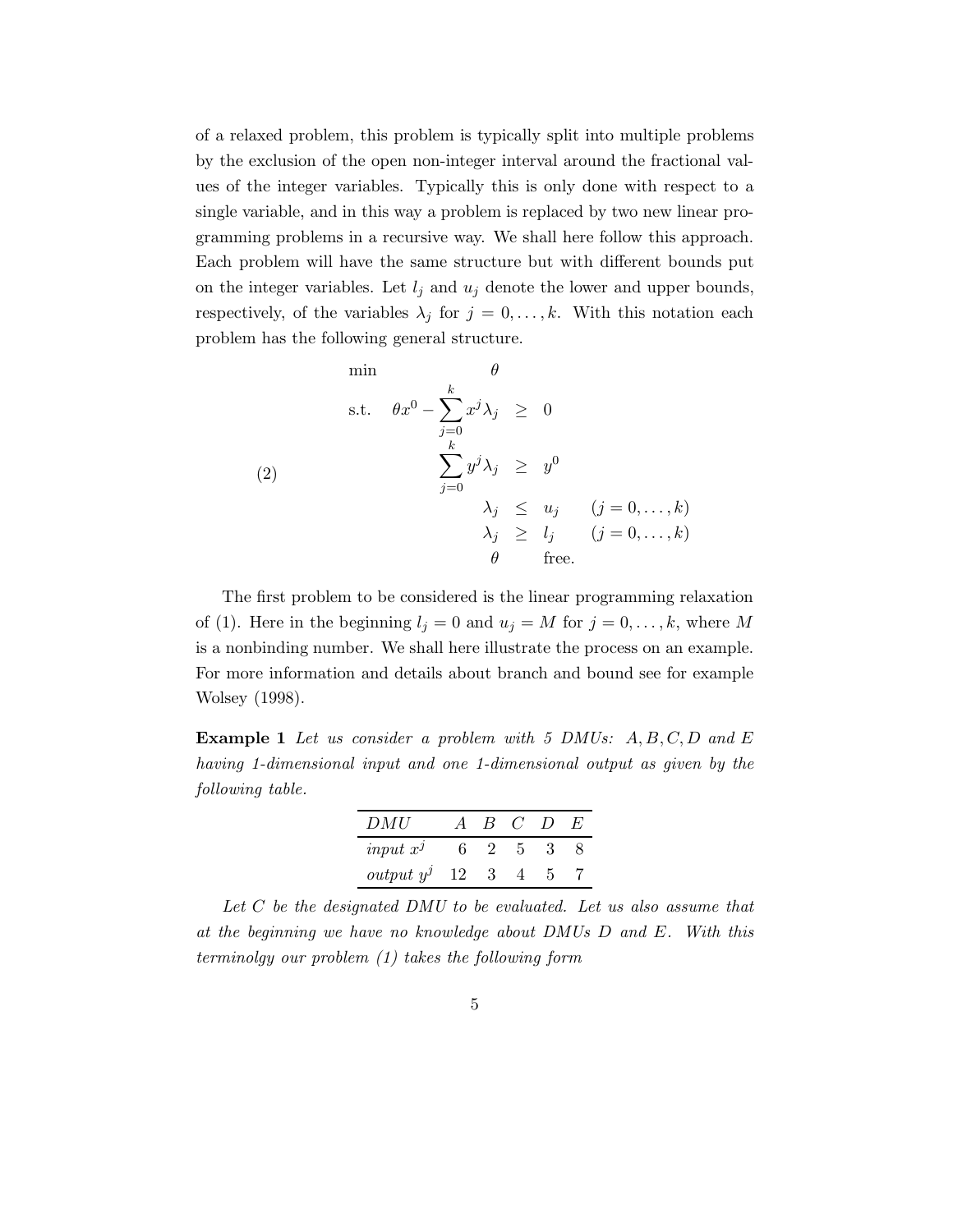$$
\min \theta
$$
\ns.t.  $5\theta - 6\lambda_A - 2\lambda_B - 5\lambda_C \ge 0$   
\n $12\lambda_A + 3\lambda_B + 4\lambda_C \ge 4$   
\n $\lambda_A, \quad \lambda_B, \quad \lambda_C \ge 0 \text{ and integer}$   
\n $\theta$  free.

Let us first look at the linear programming relaxation with the unrestrictive bound  $u_j = 10$ .

### Problem I:

$$
\min \theta
$$
\n*s.t.*  $5\theta - 6\lambda_A - 2\lambda_B - 5\lambda_C \ge 0$   
\n $12\lambda_A + 3\lambda_B + 4\lambda_C \ge 4$   
\n $\lambda_A, \quad \lambda_B, \quad \lambda_C \ge 0$   
\n $\lambda_A, \quad \lambda_B, \quad \lambda_C \le 10$   
\n $\theta$  free.

The optimal solution of this program gives us  $\theta = 0.4$  for  $\lambda_A = 0.33$ and  $\lambda_B = \lambda_C = 0$ . Since  $\lambda_A$  is fractional we remove the open interval  $(0,1)$  from consideration for  $\lambda_A$ . Hence problem I is replaced by the next two problems II and III.

### Problem II:

$$
\min \theta
$$
\n
$$
s.t. \quad 5\theta - 6\lambda_A - 2\lambda_B - 5\lambda_C \ge 0
$$
\n
$$
12\lambda_A + 3\lambda_B + 4\lambda_C \ge 4
$$
\n
$$
\lambda_A, \quad \lambda_B, \quad \lambda_C \le 10
$$
\n
$$
\lambda_A \qquad \lambda_B, \quad \lambda_C, \ge 0
$$
\n
$$
\theta
$$
\nfree.

The optimal solution of problem II is  $\lambda_A = 1$ ,  $\lambda_B = \lambda_C = 0$  with  $\theta = 1.2$ . This solution is integer.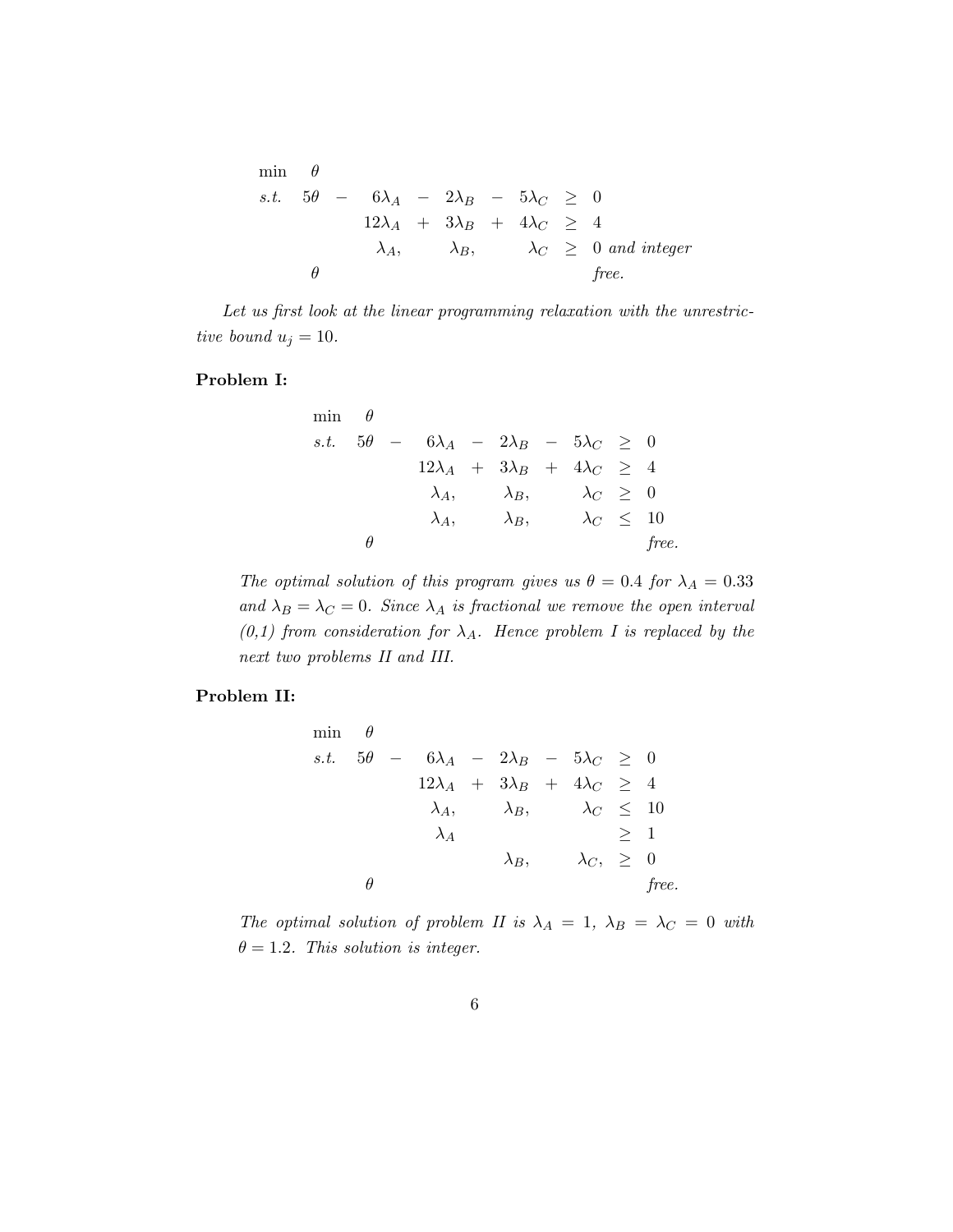#### Problem III:

$$
\min \theta
$$
\ns.t.  $5\theta - 6\lambda_A - 2\lambda_B - 5\lambda_C \ge 0$   
\n $12\lambda_A + 3\lambda_B + 4\lambda_C \ge 4$   
\n $\lambda_A$ ,  $\lambda_B$   $\lambda_C \ge 0$   
\n $\lambda_A$   $\le 0$   
\n $\lambda_B$ ,  $\lambda_C \ge 0$   
\n $\theta$  free.

The optimal solution of problem III is  $\lambda_A = \lambda_C = 0, \lambda_B = 1.33$  with  $\theta = 0.533$ . This solution is still fractional. Hence problem III is replaced by the next two problems IV and V. We provide only the bounding constraints.

#### Problem IV:

 $0 \geq \lambda_A \geq 0, \ 1 \geq \lambda_B \geq 0, \ 10 \geq \lambda_C \geq 0.$ 

The optimal solution of problem IV is  $\lambda_A = 0$   $\lambda_B = 1$  and  $\lambda_C = 0.25$ with  $\theta = 0.65$ .

### Problem V:

 $0 \geq \lambda_A \geq 0$ ,  $10 \geq \lambda_B \geq 2$ ,  $10 \geq \lambda_C \geq 0$ .

The optimal solution of problem V is  $\lambda_A = \lambda_C = 0, \lambda_B = 2$  with  $\theta = 0.8$ . This solution is integer and better than the solution provided by problem II. Hence problem II is left from further consideration. Finally, problem IV is separated into the next two problems VI and VII.

#### Problem VI:

$$
0 \ge \lambda_A \ge 0, \ 1 \ge \lambda_B \ge 0, \ 0 \ge \lambda_C \ge 0.
$$

Problem VI is infeasible.

### Problem VII:

$$
0 \ge \lambda_A \ge 0, \ 1 \ge \lambda_B \ge 0, \ 10 \ge \lambda_C \ge 1.
$$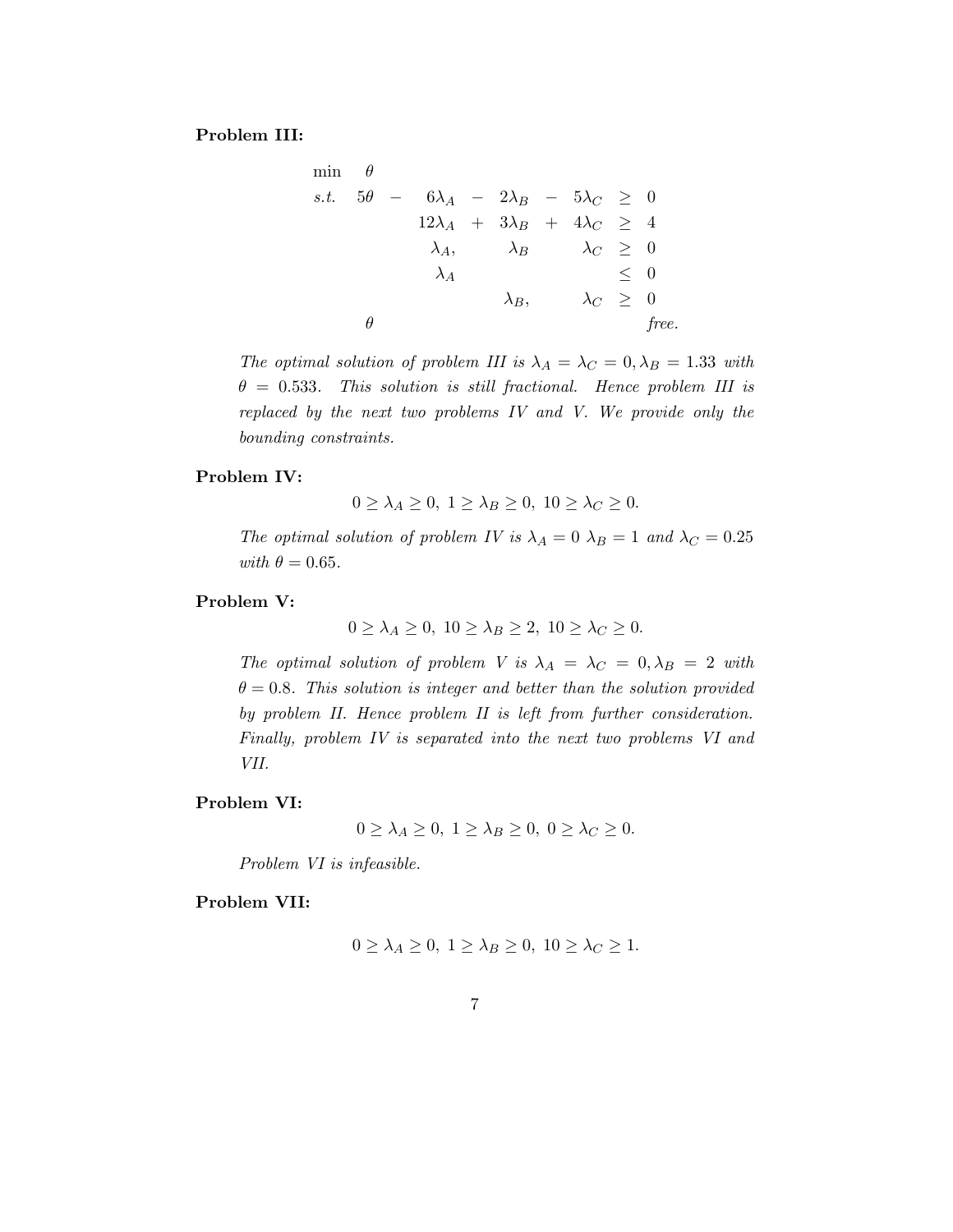The optimal solution of problem VII is  $\lambda_A = \lambda_B = 0$  and  $\lambda_C = 1$  with  $\theta = 1.0$ , which is integer, but not better than the solution provided by problem V.

There are no remaining problems to be considered. Hence the solution  $\lambda_A = \lambda_C = 0, \lambda_B = 2$  with  $\theta = 0.8$  obtained by problem V is optimal in this example. For the development of the tree structure in the branch and bound process see Figure 1.

 $<$  FIGURE 1 HERE. $>$ 

So DMU C is not efficient, as it obtains a productivity index which is lower than 1. A new DMU twice as large as DMU B can obtain at least the required output with a smaller amount of input. Observe that with the required integrality the efficiency has improved in comparison with the value  $\theta = 0.4$  of the linear programming relaxation, where DMU C became compared with a fractional part of DMU A.  $\triangle$ 

# 3 Column Generation in Branch and Bound

Let us again consider the general problem  $(2)$  and its dual linear programming problem

$$
\max \quad vy^{0} + \sum_{j=0}^{k} (w_{j}l_{j} - z_{j}u_{j})
$$
\n
$$
\text{s.t.} \quad \begin{aligned}\n &ux^{0} \leq 1 \\
 & -ux^{j} + vy^{j} + w_{j} - z_{j} = 0 \\
 & u \geq 0 \\
 & v \geq 0 \\
 & w_{j}, z_{j} \geq 0 \quad (j = 0, \dots, k),\n\end{aligned}
$$

where  $u, v, w_j, z_j$  are dual variables of appropriate dimensions.

We shall here apply the column generation technique or decomposition technique from linear programming. This tells us that problem (2) is solved to optimality even with all DMUs included, if the inequality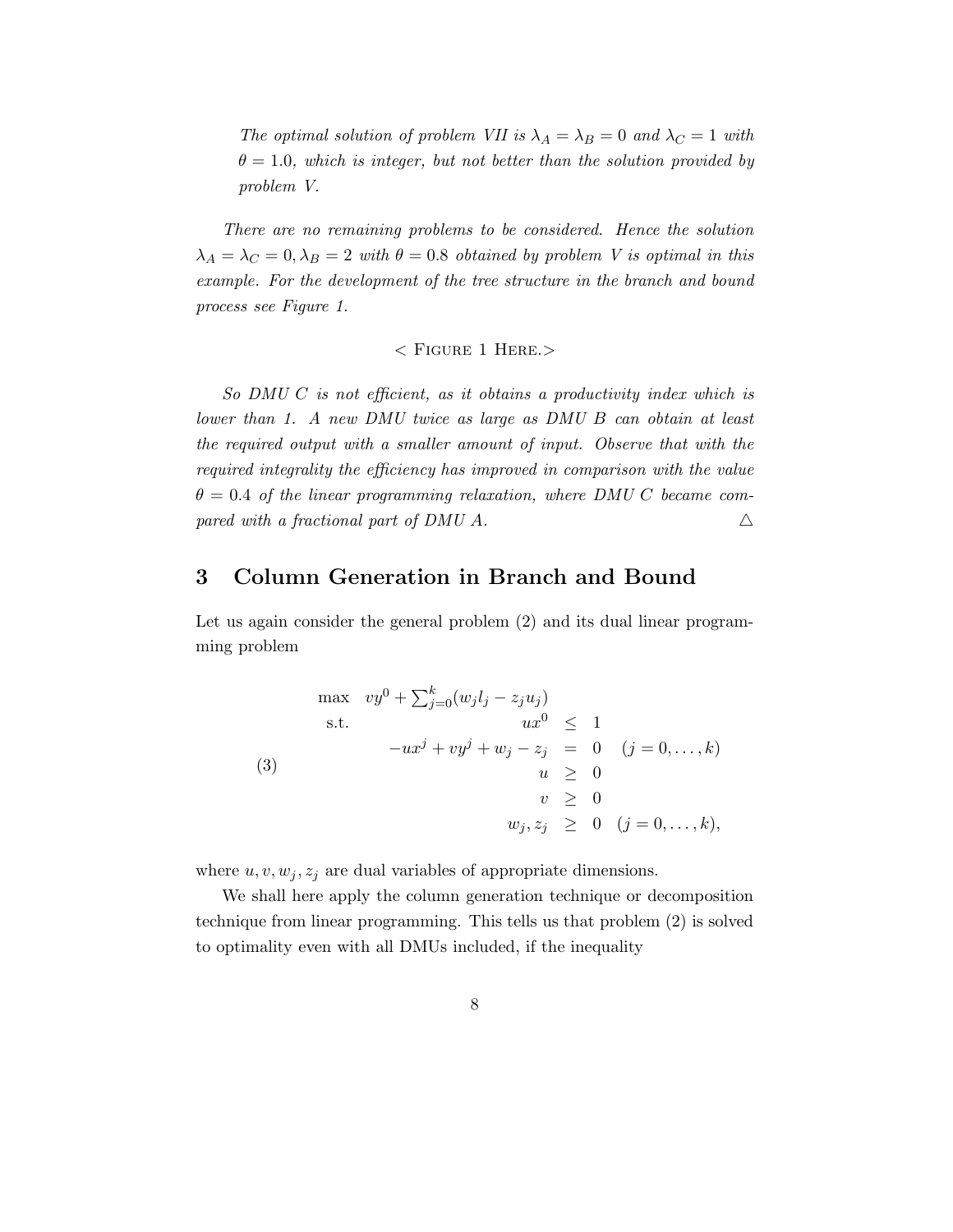$$
(4) \qquad \qquad -ux^j + vy^j + w_j - z_j = 0
$$

is satisfied for all  $j = 0, \ldots, n$ , where  $(u, v, w_j, z_j)$  are optimal in (3). Since possible new columns have no restrictive upper bound at the outset the  $z_j$ variable is not required for this check. Also at the outset the lower bound is equal to 0, which has the effect that  $w_j$  may be removed and the equation (4) may be turned into the following inequality

$$
(5) \t\t -ux^j + vy^j \leq 0.
$$

Example 2 Let us return to Example 1. Consider again Problem I, which is just the linear programming relaxation of the original problem. For this problem the optimal dual variables are  $u = 0.2, v = 0.1$ . We shall now check whether the dual inequality  $(5)$  is satisfied for DMU D with these dual variables. Calculation shows that

 $-0.2 \times 3 + 0.1 \times 5 \leq 0.$ 

Hence DMU D should not be considered if we are only going to study the  $linear programming relaxation of our problem.$ 

Going back to the general problem the branch and bound procedure terminates with a set of problems that do not need to be investigated further. Either a problem is infeasible or the objective value, which is a lower bound for all possible further separations, is not lower than the value of the best integer solution obtained.

However, it could be that a new column may change this picture. It is here column generation comes into place. This implies that the inequalily (5) should be checked for all problems that are not yet separated, also called the terminal problems.

If the inequality does not hold for a new column for a particular problem, then that column or DMU should be introduced into the problem, which should be solved again. This may decrease the value of the problem and hence give rise the further calculations by the branch and bound procedure. Similarly, if a terminal problem is infeasible a new column should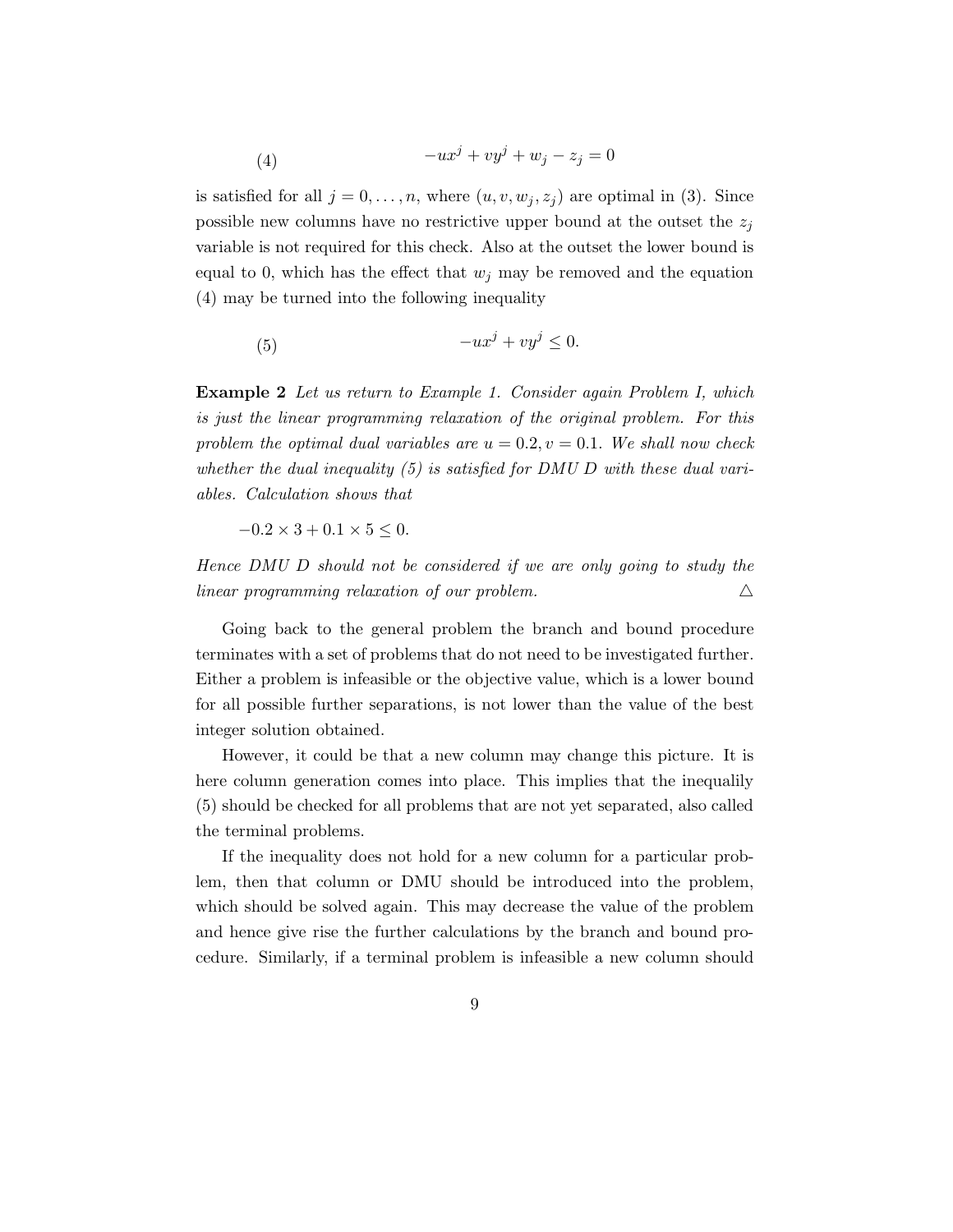be introduced into that problem. Since the variable of a new column at the outset has no upper bound and since all input and output data are usually assumed strictly positive, then feasibility can be obtained for a sufficiently high  $\lambda$ -value of the new column. When all terminal problems are feasible and the inequality (5) is satisfied for all new columns then the entire procedure terminates with an optimal solution of the original problem.

Example 3 We shall continue with the previous example. The terminals after termination of the branch and bound procedure correspond to problems II, V, VI, and VII. Let us check the inequalities for DMU D in problem II. The optimal dual variables are here  $(u, v) = (0.2, 0)$  and the inequality (5)

 $-0.2 \times 3 + 0 \times 5 \leq 0.$ 

is thus satisfied. Similarly for problems V and VII.

However, for the infeasible problem VI we insert DMU D and we obtain Problem VIII.

#### Problem VIII:

| min $\theta$     |   |                                                                   |             |              |                                                                  |             |       |
|------------------|---|-------------------------------------------------------------------|-------------|--------------|------------------------------------------------------------------|-------------|-------|
| s.t. $5\theta$ - |   |                                                                   |             |              | $6\lambda_A$ - $2\lambda_B$ - $5\lambda_C$ - $3\lambda_D \geq 0$ |             |       |
|                  |   | $12\lambda_A$ + $3\lambda_B$ + $4\lambda_C$ + $5\lambda_D \geq 4$ |             |              |                                                                  |             |       |
|                  |   | $\lambda_A,$                                                      |             |              | $\lambda_B, \qquad \lambda_C, \qquad \lambda_D \geq 0$           |             |       |
|                  |   | $\lambda_A,$                                                      |             | $\lambda_C,$ |                                                                  | $\langle 0$ |       |
|                  |   |                                                                   | $\lambda_B$ |              |                                                                  | $\leq$ 1    |       |
|                  |   |                                                                   |             |              | $\lambda_D \leq 10$                                              |             |       |
|                  | Ĥ |                                                                   |             |              |                                                                  |             | free. |

As the optimal solution has the fractional element  $\lambda_D = 0.8$  the problem is separated into two problems IX and X.

Problem IX with the bounding constraints

 $0 \geq \lambda_A \geq 0, 1 \geq \lambda_B \geq 0, 0 \geq \lambda_C \geq 0, 10 \geq \lambda_D \geq 1.$ 

This has the optimal integer solution  $\lambda_A = \lambda_B = \lambda_C = 0, \lambda_D = 1$  and  $\theta = 0.6$ , improving the previous best solution forund in problem V. The opposite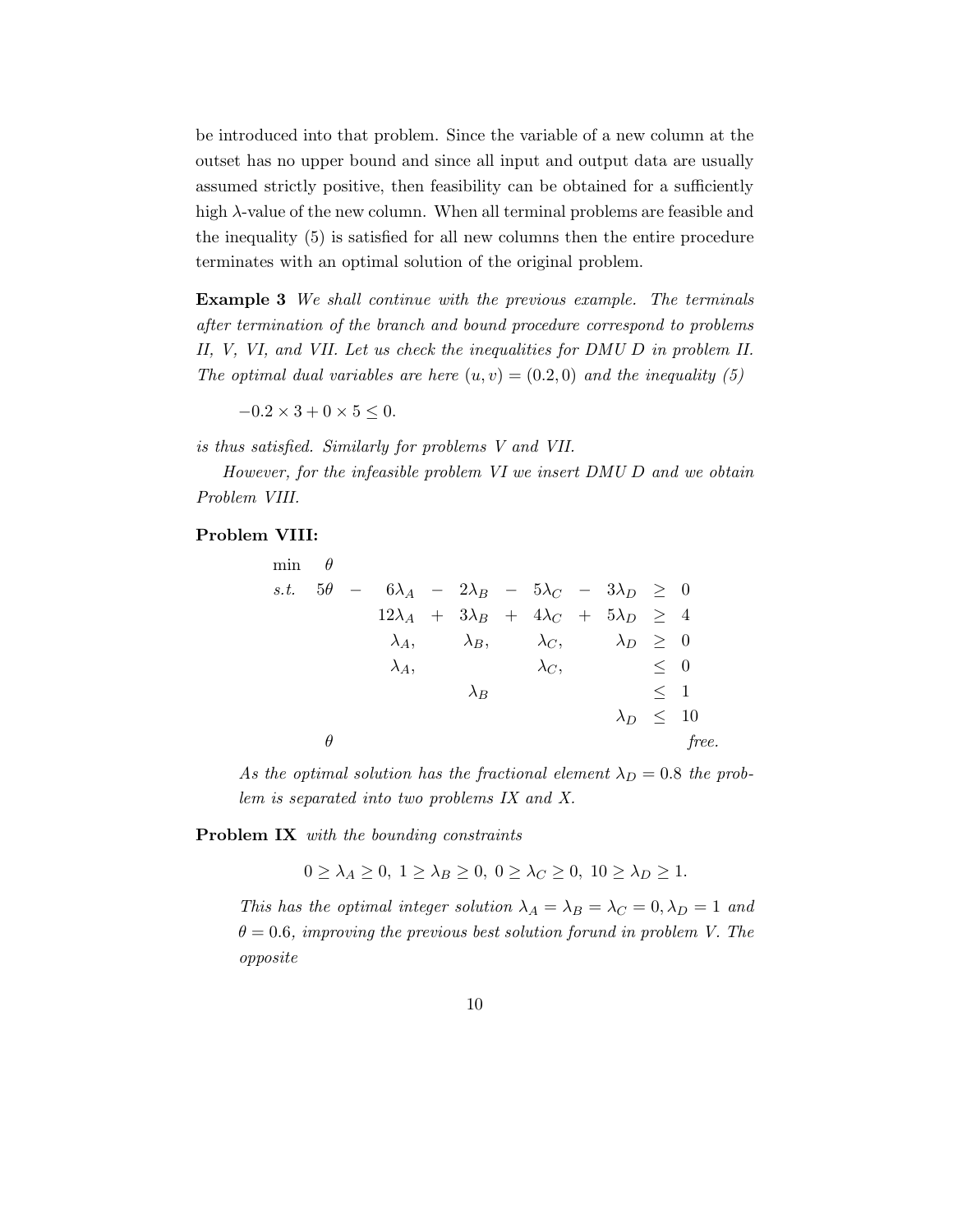Problem X has the bounding constraints

$$
0 \ge \lambda_A \ge 0, \ 1 \ge \lambda_B \ge 0, \ 0 \ge \lambda_C \ge 0, \ 0 \ge \lambda_D \ge 0.
$$

This problem is infeasible. Hence we shall introduce DMU E into this problem. However this gives the value  $\theta = 0.62$  which exceeds the values of all terminals.

Finally, DMU E satisfies the inequality (5) in all terminals, and the procedure terminates with the solution found in problem IX as optimal for the entire problem. See also Figure 2. This shows that DMU D performs even better than a double sized DMU B.

 $<$  FIGURE 2 HERE.  $>$ 

Discussion. The above scheme has been built upon the traditional branch and bound approach. If implemented directly it is necessary to have explicit knowledge about included DMUs. It may happen that the dual feasiblity condition (5) suggests introduction of a DMU that is already in. This situation may occur if the dual variable  $z_j$  is positive for an already included DMU. Other branching rules have been suggested to overcome this difficulty via the introduction of different branching rules. See for example Vanderbeck and Wolsey (1996) and Barnhart et al. (1998).

It should also be noted that columns (DMUs) may be created in a separate production program of the following general form. We omit the index  $j$ .

 $max -ux + vy$ s.t.  $(x, y) \in P$ .

If the value of this program exceeds 0 then a the generated DMU is inserted. Otherwise the procedure stops, provided that also possible infeasible terminals have been explored.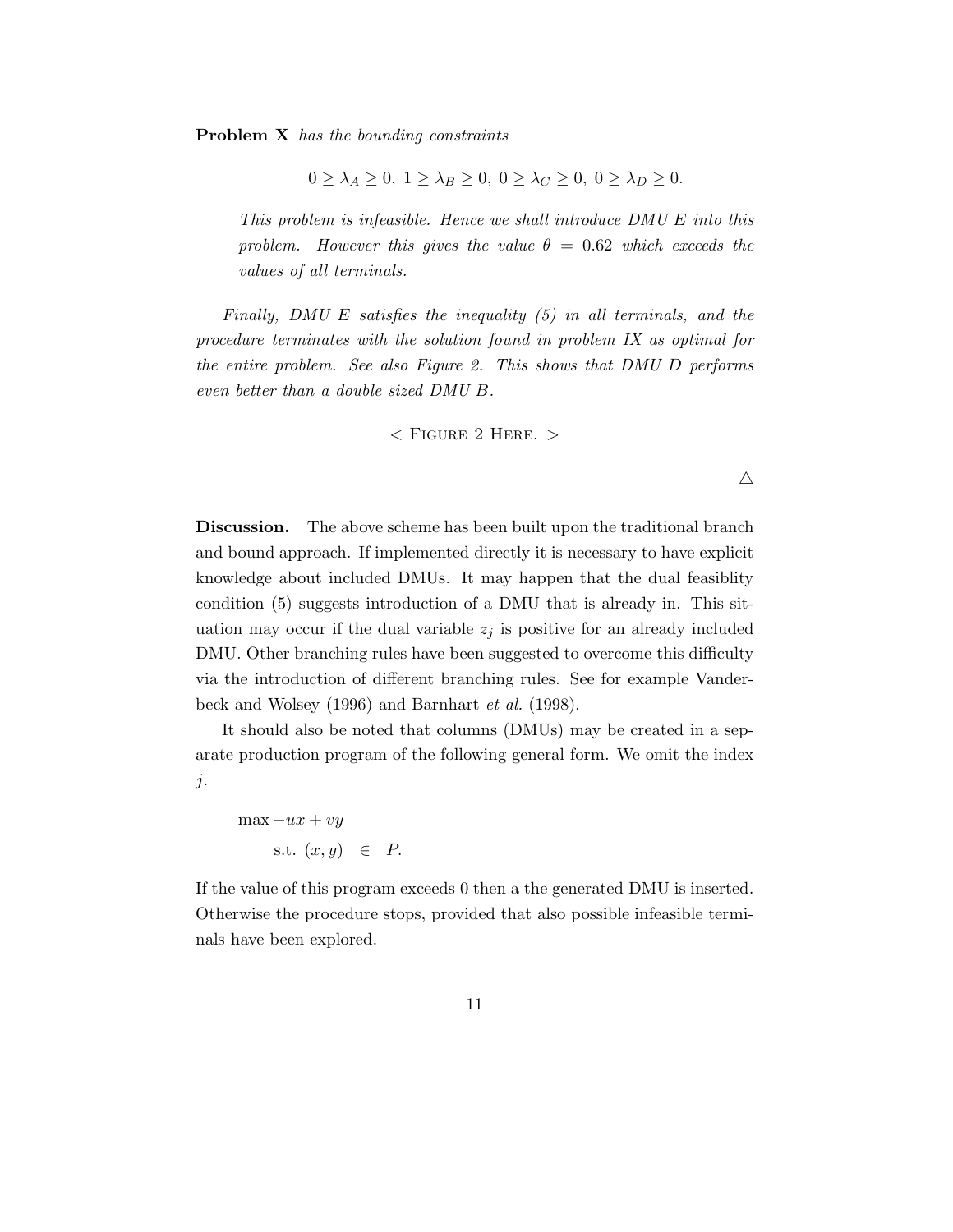The entire procedure has a straightforward economic interpretation. Let T be the index set of all terminals at the termination of the procedure and let  $(u_t, v_t)$  denote the optimal dual variables associated with terminal  $t \in T$ . Termination of the procedure requires that  $-u_t x^j + v_t y^j \leq 0$  for all DMUs, i.e. for  $j = 0, \ldots, n$  and all  $t \in T$ .

Let  $G(-x^j, y^j) = \max_{t \in T} -u_t x^j + v_t y^j$ . The termination criterion can then be stated in short form as

$$
G(-x^j, y^j) \le 0 \qquad (j = 0, \dots, n).
$$

The function G can be considered as a revenue function taking in costs for consumption of inputs and income from outputs. The termination criterion then says, that no DMU can have positive revenue. Otherwise and according to the procedure above, if a DMU violates the termination criterion there may by a gain in the efficiency score by introducing that DMU.

# 4 Column Generation and Cutting Planes

In this section we shall first consider the case with 1-dimensional input, i.e.  $x^j \in \mathbb{R}_+$ . In this case the program (1), apart from the scaling of the objective, is equivalent to the following pure integer programming problem.

$$
\min \sum_{j=0}^{n} x^{j} \lambda_{j}
$$
\n(6) s.t. 
$$
\sum_{j=0}^{n} y^{j} \lambda_{j} \geq y^{0}
$$
\n
$$
\lambda_{j} \geq 0 \text{ and integer } (j = 0, ..., n).
$$

From the theory of integer programming the explicitly stated integrality condition of the above problem may be eliminated by the introduction of extra constraints, the so-called cutting planes, which cut away nonintegral corner points of the constraints in the linear programming relaxation. We shall here introduce the fundamental Chvatal-Gomory (C-G) cuts. These cuts are derived from the original constraints through a recursive use of the following operations on the rows: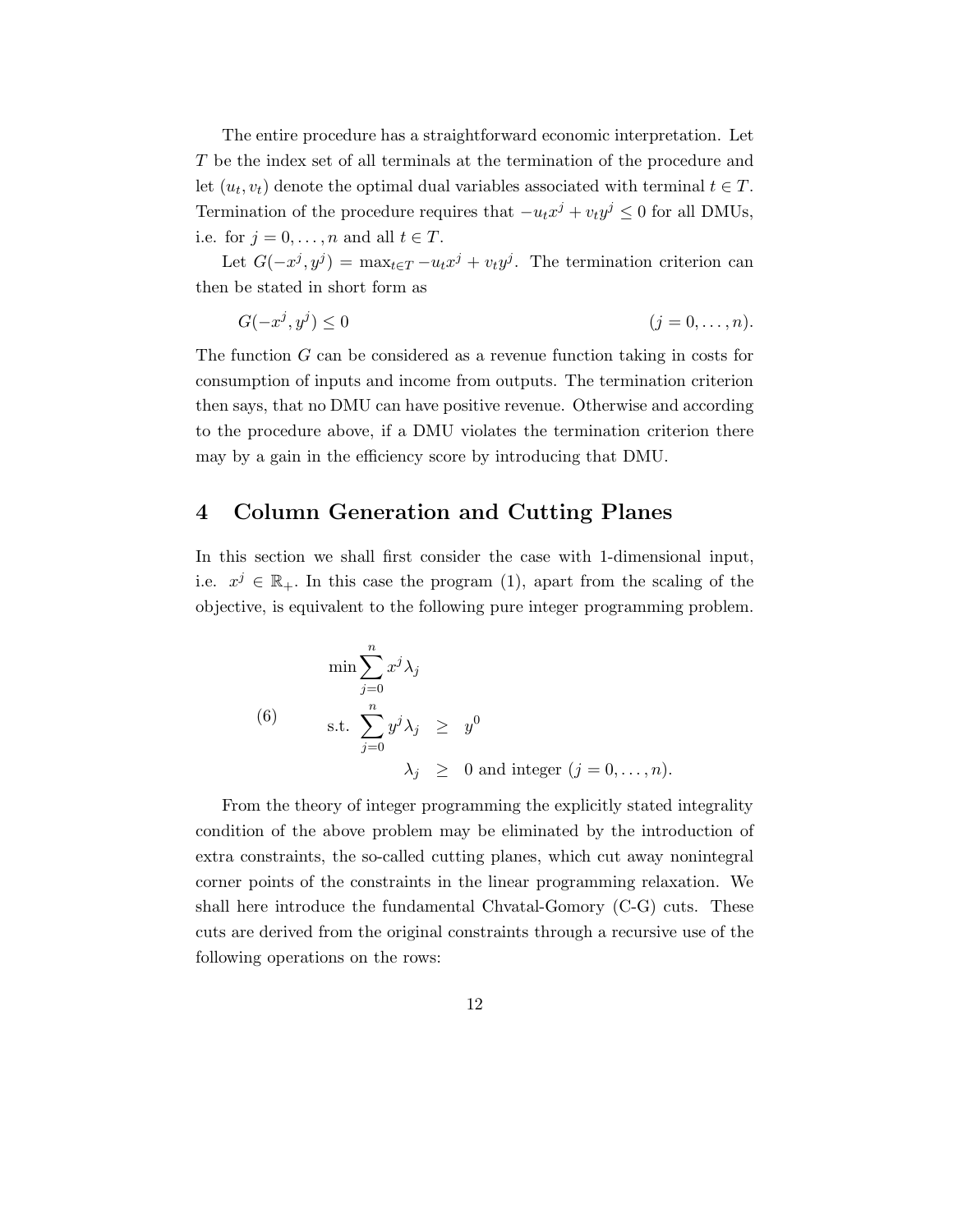- Addition,
- multiplication by a non-negative scalar,
- application of the round-up operation  $\lceil \cdot \rceil$ . For example  $\lceil 5.4 \rceil = 6$ .

More on the use of cutting plane techniques in integer programming can be found in Wolsey (1998).

Example 4 We shall continue with the previous example and as before we shall consider the linear programming relaxation of the reduced problem without DMU D:

$$
\begin{array}{rcl}\n\min & \theta \\
s.t. & 5\theta - 6\lambda_A - 2\lambda_B - 5\lambda_C \geq 0 \\
12\lambda_A + 3\lambda_B + 4\lambda_C \geq 4 \\
\lambda_A, & \lambda_B, & \lambda_C \geq 0 \\
\theta & \text{free.} \n\end{array}
$$

First multiply the second constraint in (7) by  $\frac{1}{3}$  and obtain

$$
4\lambda_A + \lambda_B + \frac{4}{3}\lambda_C \ge \frac{4}{3}.
$$

Afterwards apply the round-up operation on all cooefficients. In this way we obtain the first cut.

### First cut:

$$
(8) \t\t 4\lambda_A + \lambda_B + 2\lambda_C \ge 2.
$$

Similarly, multiply again the second constraint of the problem but this time by  $\frac{1}{12}$ . After rounding up of all coefficients we get the second cut.

### Second cut:

$$
\lambda_A + \lambda_B + \lambda_C \ge 1.
$$

Add (8) and (9) and multiply the result by  $\frac{1}{2}$  and obtain

$$
\frac{5}{2}\lambda_A + \lambda_B + \frac{3}{2}\lambda_C \ge \frac{3}{2}.
$$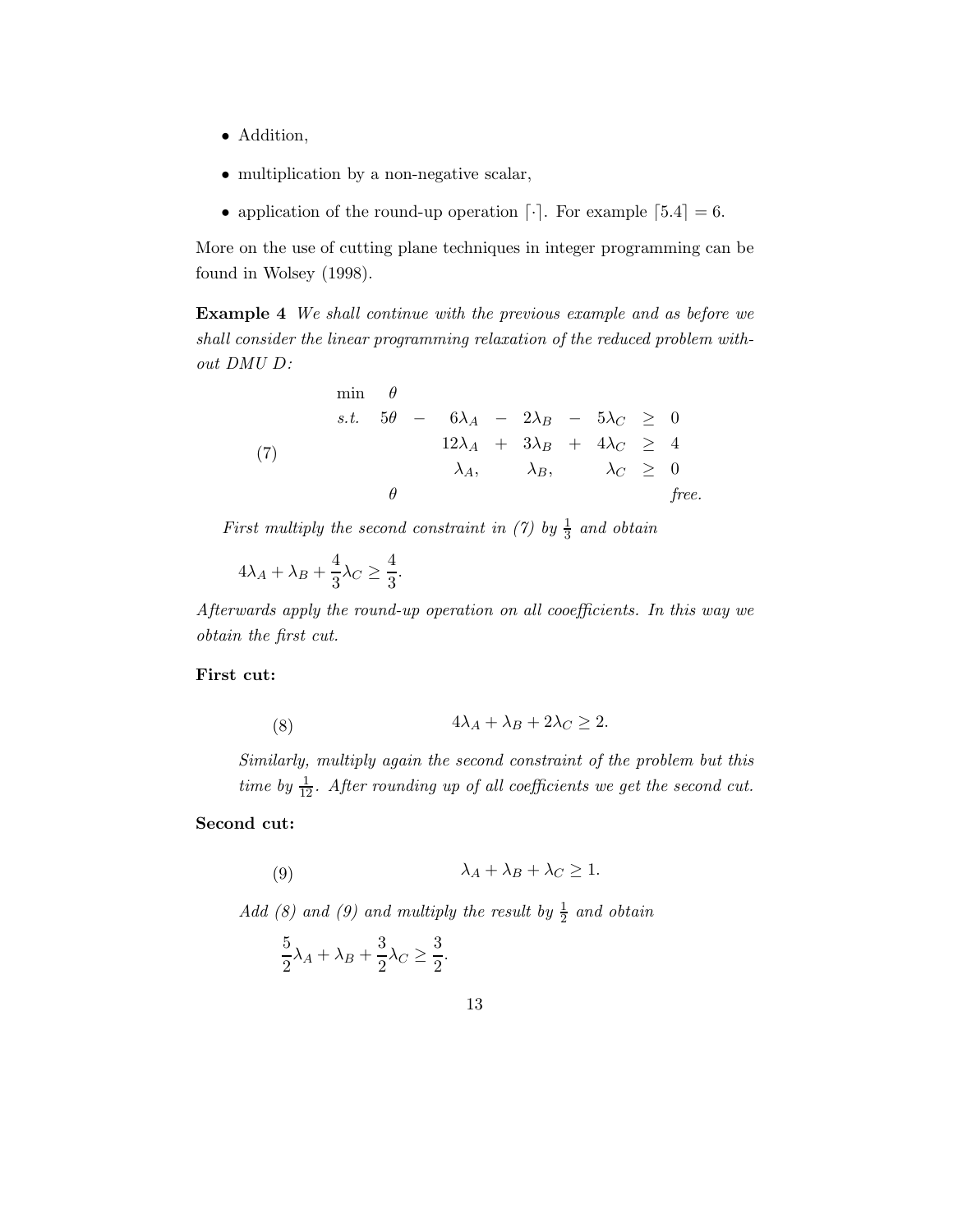The coefficients are rounded up and we get the following third cut.

#### Third cut:

(10) 
$$
3\lambda_A + \lambda_B + 2\lambda_C \geq 2.
$$

Add next the inequalities (9) and (10). Multiply the resulting inequality by  $\frac{1}{2}$  and we get

$$
2\lambda_A + \lambda_B + \frac{3}{2}\lambda_C \ge \frac{3}{2}
$$

and upon round-up we obtain the fourth cut.

#### Fourth cut:

(11) 
$$
2\lambda_A + \lambda_B + 2\lambda_C \geq 2.
$$

We shall keep our attention to the cut  $(11)$ . The cuts  $(8)$  and  $(10)$  are dominated by cut  $(11)$ . For simplicity of exposition we also leave out  $(9)$ from further consideration, as we know in this example that it is going to be nonbinding. With the notation already introduced let  $y^j \in \mathbb{R}$  denote the jth coefficient in the second row of  $(7)$  and define the function

(12) 
$$
F(y^j) = \left[\frac{1}{2}\left(\left[\frac{1}{2}\left(\left[\frac{1}{3}y^j\right] + \left[\frac{1}{12}y^j\right]\right)\right] + \left[\frac{1}{12}y^j\right]\right)\right].
$$

The formula (12) just gives a direct calculation of the jth coefficient in the cut (11) based on the above detailed development.

If we solve  $(7)$  with the addition of the cut  $(11)$  we get the optimal and integer solution  $\lambda_A = \lambda_C = 0$ ,  $\lambda_B = 2$  with  $\theta = 0.8$ , as wanted. So the cut (11) is enough to cut off undesired fractional solutions.  $\Delta$ 

In general we get multiple cuts, in which the coefficients can be calculated based on a formula subject to the generating rules of the C-G cuts. If we have m outputs and l cuts we may naturally consider the vector function  $F(y^j): \mathbb{R}^m \to \mathbb{R}^l$ . Let  $w \in \mathbb{R}^l$  denote the optimal dual variables of the cuts. Together with previous notation the dual feasibility may be stated as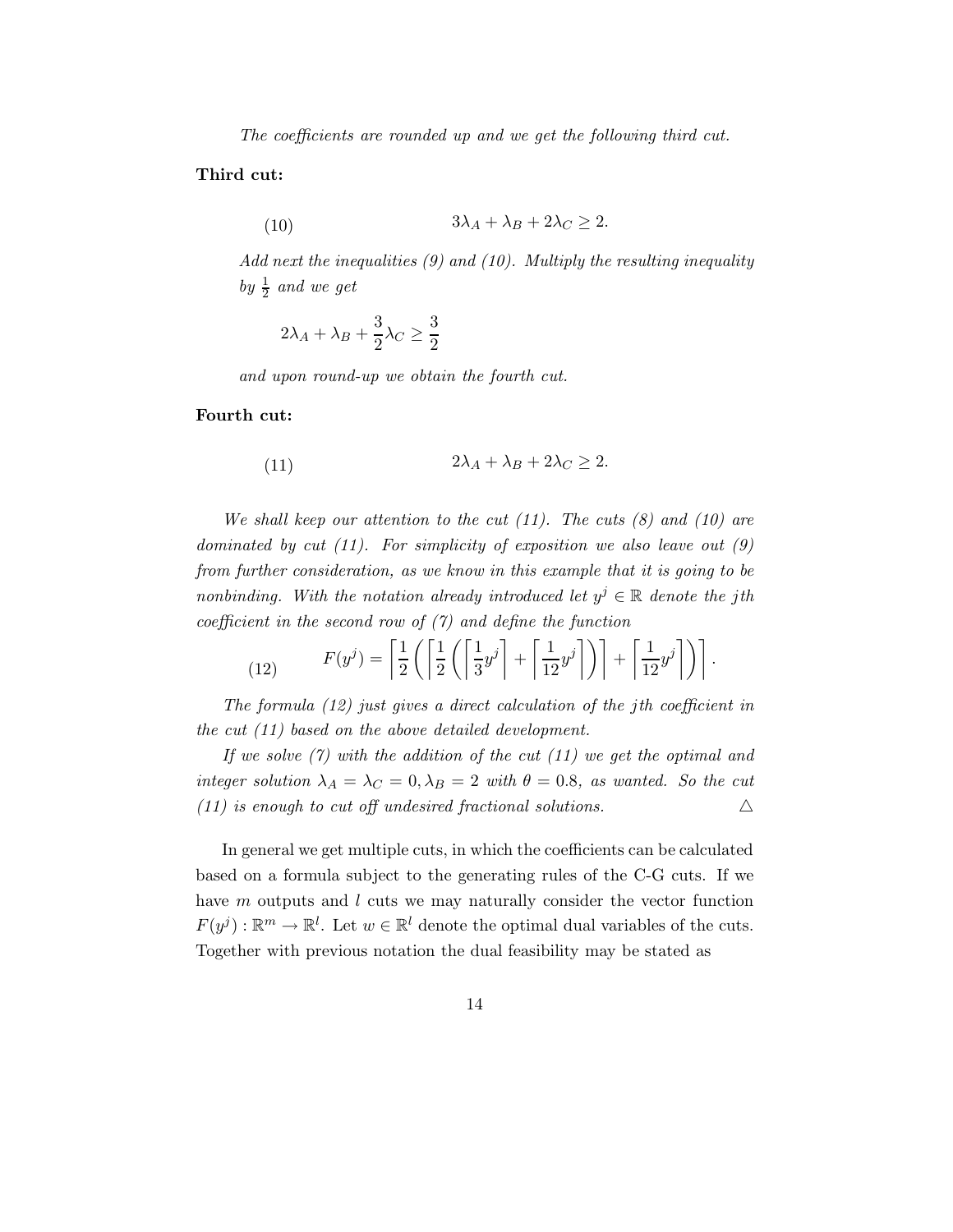(13) 
$$
-ux^j + vy^j + wF(y^j) \leq 0.
$$

By optimality this is valid for all the DMUs introduced, i.e. for  $j =$  $0, \ldots, k$ . The question is whether dual feasibility holds for all DMUs.

**Example 5** In the example we get the optimal dual variables  $(u, v, w) =$  $(0.2, 0, 0.4)$ , and as an illustration we check dual feasibility (13) for DMU A by calculating

$$
-0.2 \times 6 + 0 \times 12 + 0.4 \times 2 = -0.4 \le 0.
$$

This also applies to the remaining included DMUs, B and C.

The question is whether this condition is also true for DMU D. Let us first calculate the corresponding coefficient in the cut by means of (12).

$$
F(5) = \left[\frac{1}{2}\left(\left[\frac{1}{2}\left(\left[\frac{1}{3}\times 5\right] + \left[\frac{1}{12}\times 5\right]\right)\right] + \left[\frac{1}{12}\times 5\right]\right)\right]
$$

$$
= \left[\frac{1}{2}\left(\left[\frac{1}{2}(2+1)\right] + 1\right)\right]
$$

$$
= \left[\frac{1}{2}(2+1)\right]
$$

$$
= 2.
$$

Now let us check condition (13) for DMU D. Calculation shows

 $-0.2 \times 3 + 0 \times 5 + 0.4 \times 2 = 0.2$ .

Hence condition (13) is violated and we shall introduce DMU D in our LP relaxation including the added and now extended cut. Hence we shall solve

$$
\begin{array}{rcl}\n\min & \theta \\
s.t. & 5\theta - 6\lambda_A - 2\lambda_B - 5\lambda_C - 3\lambda_D \ge 0 \\
& 12\lambda_A + 3\lambda_B + 4\lambda_C + 5\lambda_D \ge 4 \\
& 2\lambda_A + \lambda_B + 2\lambda_C + 2\lambda_D \ge 2 \\
& \lambda_A, \quad \lambda_B, \quad \lambda_C, \quad \lambda_D \ge 0 \\
& \text{free.} \n\end{array}
$$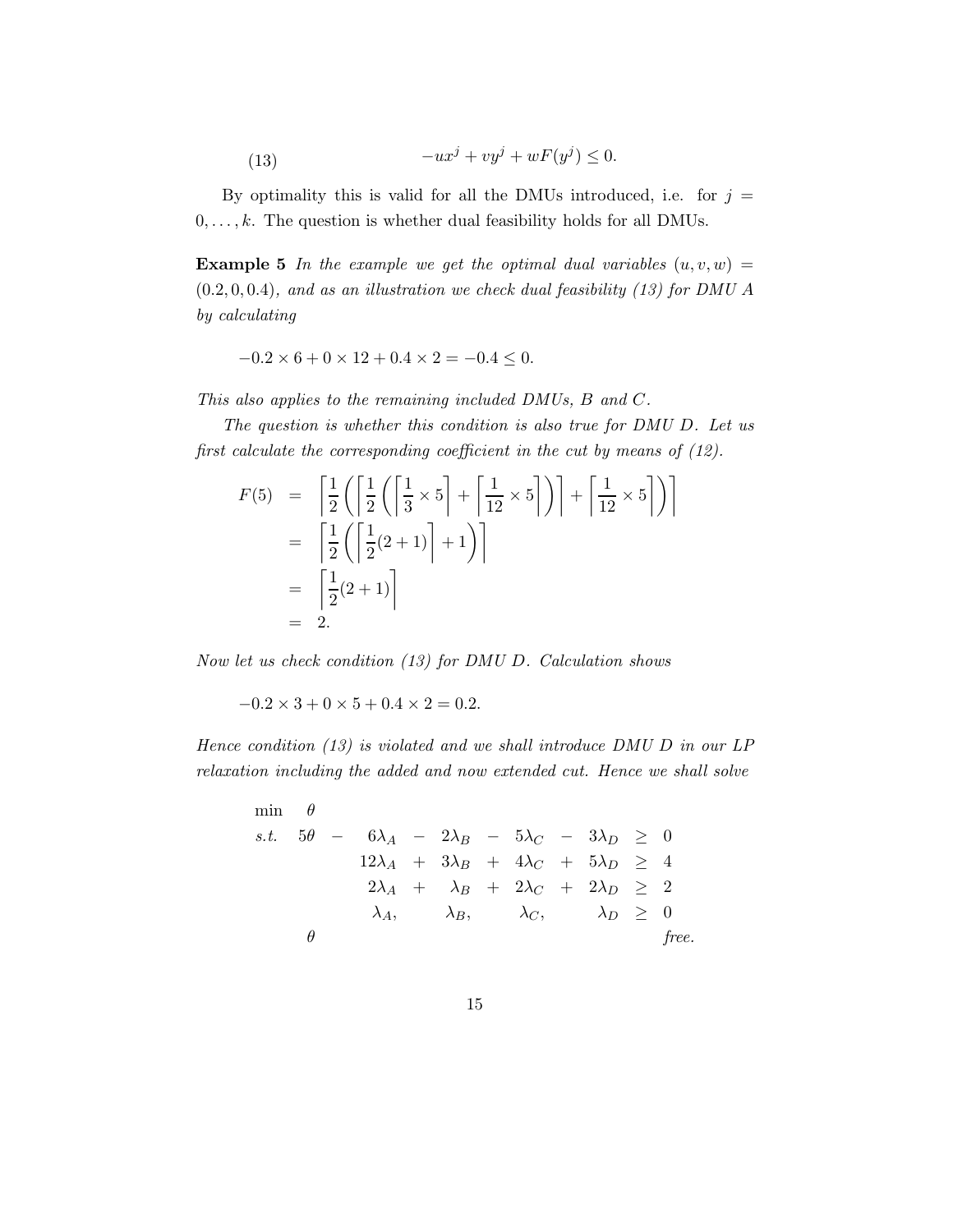The optimal solution of this problem is  $\lambda_A = \lambda_B = \lambda_C = 0, \lambda_D = 1$ , which is integer. The corresponding dual solution is  $(u, v, w) = (0.2, 0, 0.3)$ .

Let us finally consider  $DMU E$  and we shall therefore calculate the corresponding coefficient in the cut by means of (12).

$$
F(7) = \left[ \frac{1}{2} \left( \left[ \frac{1}{2} \left( \left[ \frac{1}{3} \times 7 \right] + \left[ \frac{1}{12} \times 7 \right] \right) \right] + \left[ \frac{1}{12} \times 7 \right] \right) \right]
$$
  
= 
$$
\left[ \frac{1}{2} \left( \left[ \frac{1}{2} (3+1) \right] + 1 \right) \right]
$$
  
= 
$$
\left[ \frac{1}{2} (2+1) \right]
$$
  
= 2.

Now let us check condition (13) for DMU E. Calculation shows

 $-0.2 \times 8 + 0 \times 7 + 0.3 \times 2 = -1.0$ .

Hence (13) is satisfied and the procedure terminates with the last solution with value  $\theta = 0.6$ .

Discussion. The formation of cuts can be done in many ways. Many integer programming textbooks include the generation of the so-called fractional Gomory cuts, which over a long period of time were considered of limited practical use. However, they have been revived in recent years and have been adopted in modern optimization software.

In the present context it should be noted that we will ensure finite convergence of the above column generation procedure by using Gomory cuts with integral data.

It should also here be noted that the generation of DMUs may be created by a production program, which here will have the following general form. We omit the index  $j$ .

$$
\max -ux + vy + wF(y)
$$
  
s.t.  $(x, y) \in$ 

So far, we have limited ourselves to the discussion of the case with only 1-dimensional input, since the problem in this instance could be trans-

 $P$ .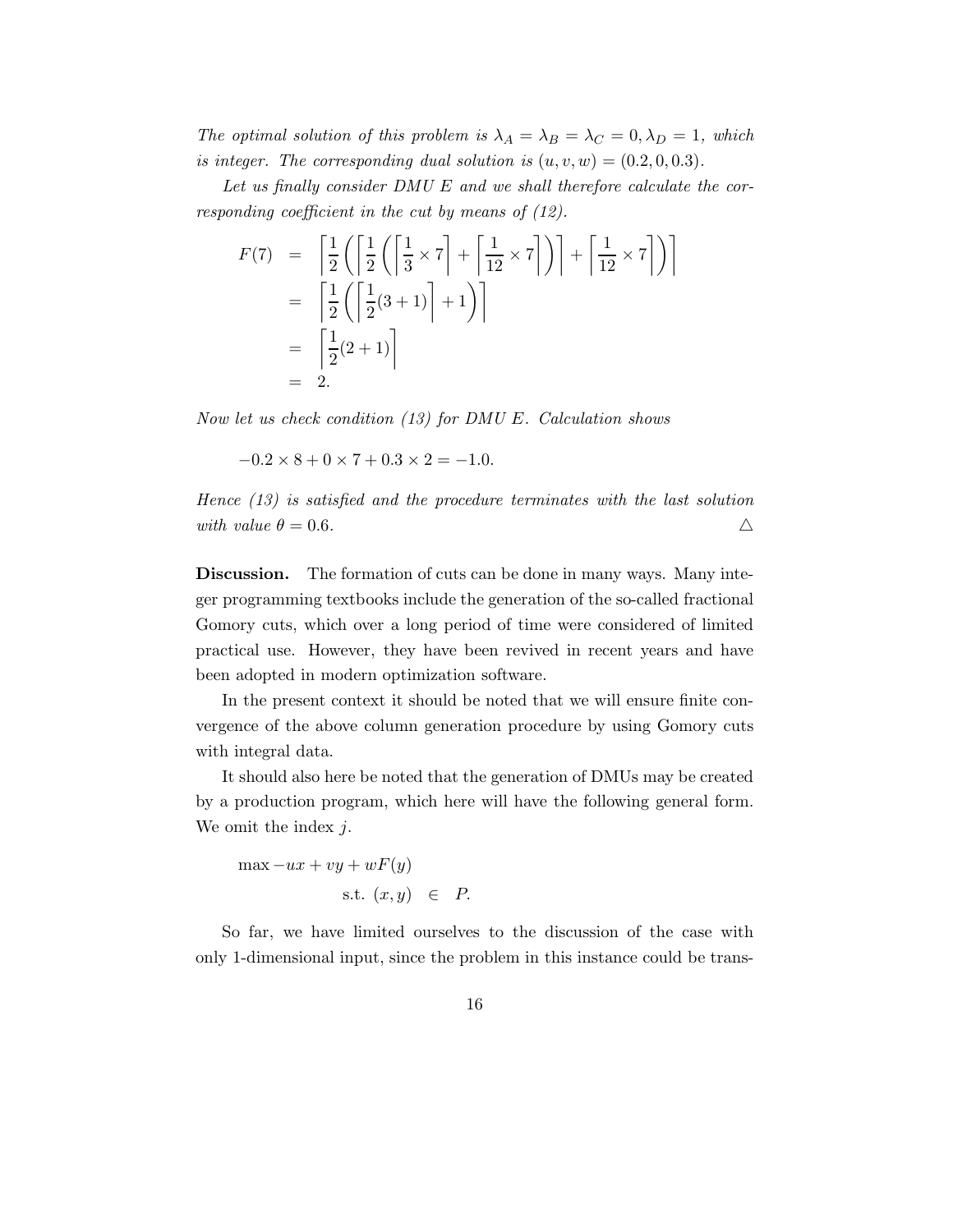formed into an ordinary pure integer programming problem (6). With multidimensional input the original problem (1) remains a genuine mixed integer programming problem. Cut generation in mixed integer programming is a much harder discipline, although some very nice theoretical results exist together with promising computational practice. See for example Cornuéjols (2007). Gomory introduced at an early stage cuts for mixed integer programming which have been treated in many textbooks. See for example Nemhauser and Wolsey (1988). It is possible in the mixed integer programming case to build up functions like the above ones in order to generate coefficients for a cut. They can be cast into the general form  $G(-x^j, y^j)$ , and dual feasibility can be checked by the sign of this function. For some details see Agrell and Tind (2001).

As in the branch and bound case we can also give an economic interpretation. Let  $G(-x, y) = -ux + vy + wF(y)$ . Then the dual feasibility condition can be given the short form  $G(-x^j, y^j) \leq 0$  for  $j = 0, \ldots, n$ . If G is considered as a revenue function this says that there is no room for an additional gain in the efficiency score from any DMU at the end of the whole procedure.

# 5 Conclusion

We have shown how some DMUs may be selected for and other DMUs may be left out of consideration in an optimal solution. This has here been demonstrated using both of two fundamental solution tools in integer programming. In particular it is noted that the linear programming relaxation of the original problem cannot alone provide the correct dual variables in order to obtain the relevant DMUs.

The two cases, branch and bound, and cutting planes, have been considered separately. However, we have seen that the rules for insertion along with an economic interpretation can be cast in the same framework by means of the general function  $G$ . Hence, it should be noted that it is possible to merge the two procedures within a common framework for the study of the free replicability hull model (1).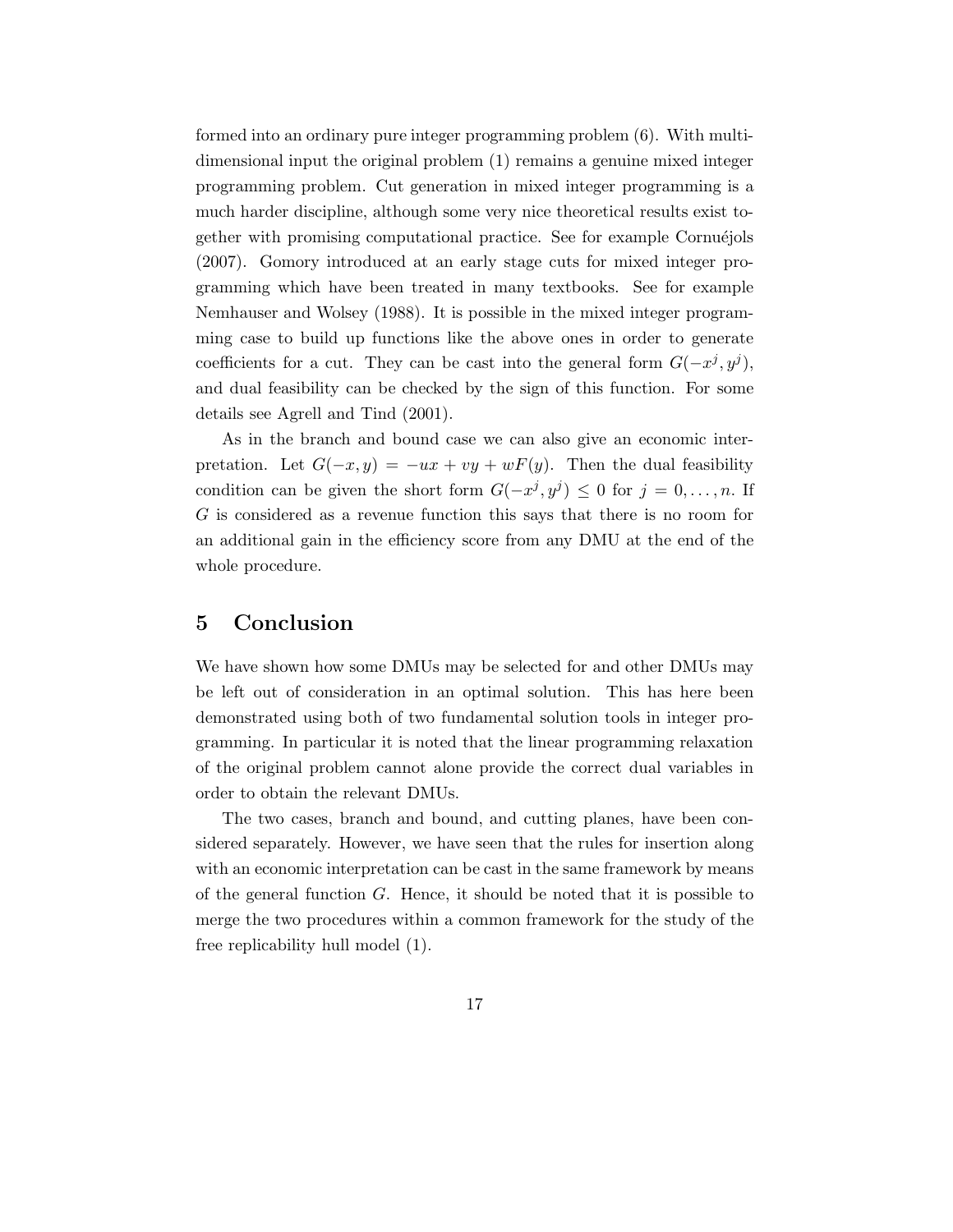In the classical linear programming case primal and dual feasibility together with the notion of complementary slackness play a key role in sensitivity analysis studies of the classical models. See for example Cooper *et al.*  $(2001)$  and Boljunčić  $(2006)$ . As a final comment we may observe that the notion of primal and dual feasibility and complementary slackness can be extended into the current mixed integer programming case. This opens up for a sensitivity analysis study of the free replicability model (1) as well.

# References

- Agrell, P. J. and Tind, J. (2001). A dual approach to nonconvex frontier models. Journal of Productivity Analysis,  $16$ ,  $129 - 147$ .
- Barnhart, C., Johnson, E. L., Nemhauser, G. L., Savelsbergh, M. W. P., and Vance, P. H. (1998). Branch and price: Column generation for solving huge integer programs. Operations Research, **46**, 316 – 329.
- Bogetoft, P. (1996). DEA on relaxed convexity assumptions. Management Science,  $42, 457 - 465$ .
- Bogetoft, P., Tama, J. M., and Tind, J. (2000). Convex input and output projections of nonconvex production possibility sets. Management Science, 46, 858 – 869.
- Boljunčić, V. (2006). Sensitivity analysis of an efficient DMU in DEA model with variable returns to scale (VRS). *Journal of Productivity Analysis*,  $25, 173 - 192.$
- Cooper, W. W., Seiford, L. M., and Tone, K. (2000). Data envelopment analysis: A comprehensive text with models, applications, references and DEA-solver software. Kluwer Academic Publishers, Dordrecht.
- Cooper, W. W., Li, S., Seiford, L. M., Tone, K., Thrall, R. M., and Zhu, J. (2001). Sensitivity and stability analysis in DEA: Some recent developments. Journal of Productivity Analysis,  $15$ ,  $217 - 246$ .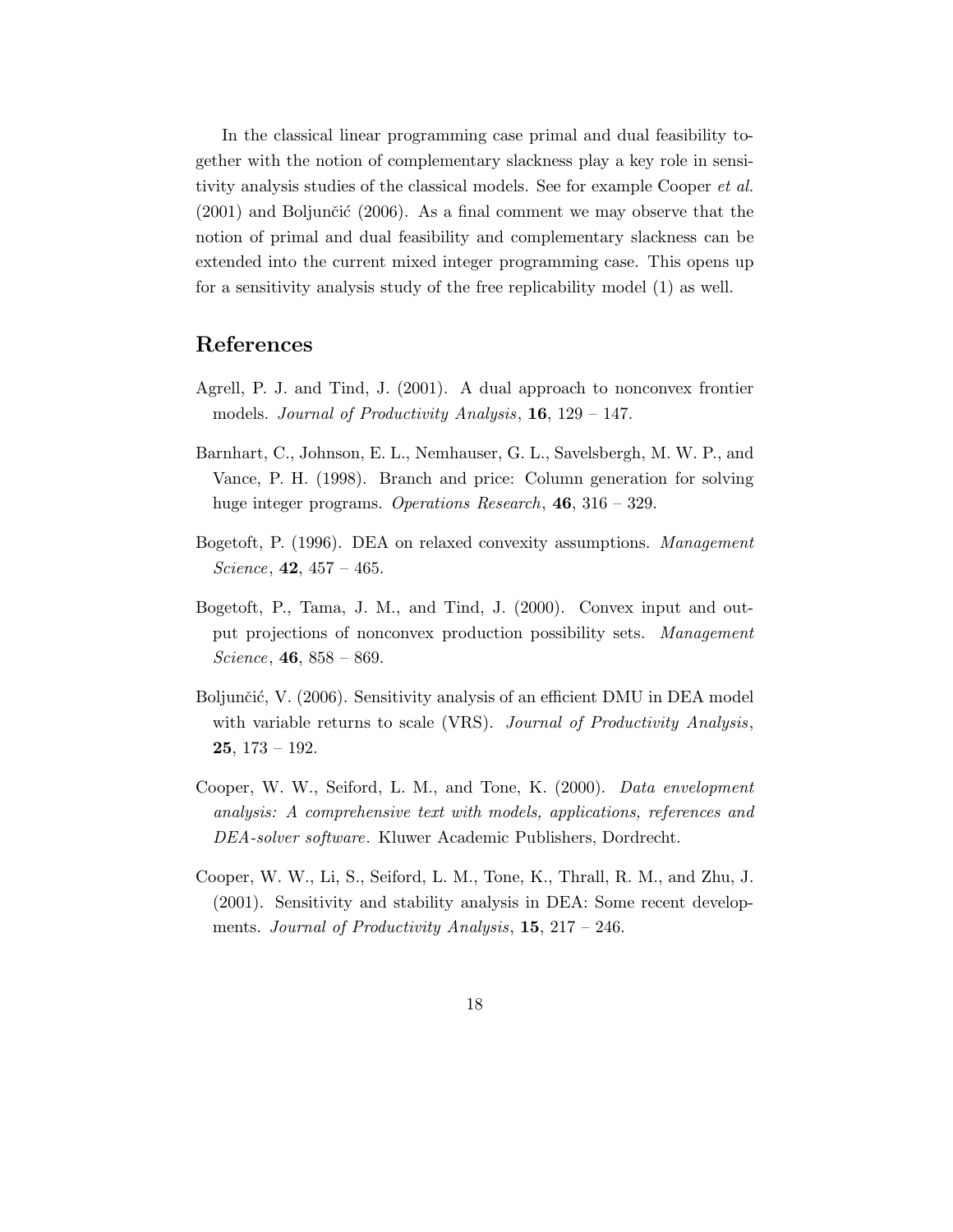- Cornuéjols, G. (2007). Valid inequalities for mixed integer linear programs. Mathematical Programming, Series B. To appear.
- Ehrgott, M. and Tind, J. (2007). Column generation in integer programming with applications in multicriteria optimization. Technical report, Department of Engineering Science, The University of Auckland.
- Joro, T., Korhonen, P., and Wallenius, J. (1998). Structural comparison of data envelopment analysis and multiple objective linear programming. Management Science, 44, 962 – 970.
- Kuosmanen, T. (2003). Duality theory of non-convex technologies. Journal of Productivity Analysis,  $20$ ,  $273 - 304$ .
- Nemhauser, G. L. and Wolsey, L. A. (1988). Integer and Combinatorial Optimization. Wiley, New York.
- Post, T. (2001). Estimating non-convex production sets using transconcave DEA. European Journal of Operational Research, 131, 132 – 142.
- Tulkens, H. (1993). On FDH efficiency analysis: Some methodological issues and applications to retail banking, courts, and urban transit. Journal of Productivity Analysis, 4, 183 – 210.
- Vanderbeck, F. and Wolsey, L. A. (1996). An exact algorithm for IP column generation. Operations Research Letters, 19, 151–159.
- Wilson, P. W. (1995). Detecting influential observations in data envelopment analysis. Journal of Productivity Analysis,  $6, 27 - 45$ .
- Wolsey, L. A. (1998). *Integer Programming*. Wiley-Interscience, Chichester.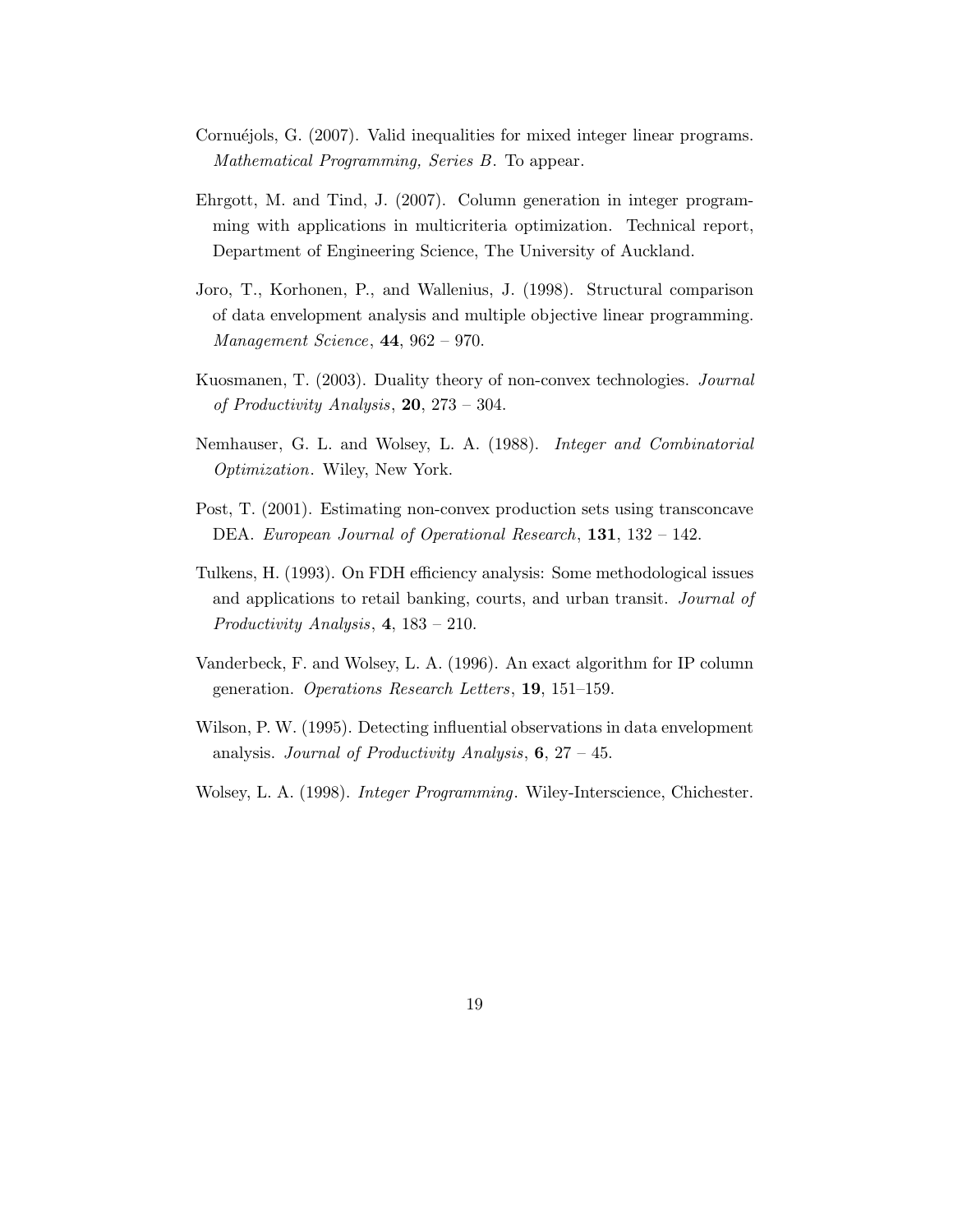

Figure 1: Branch and bound tree.